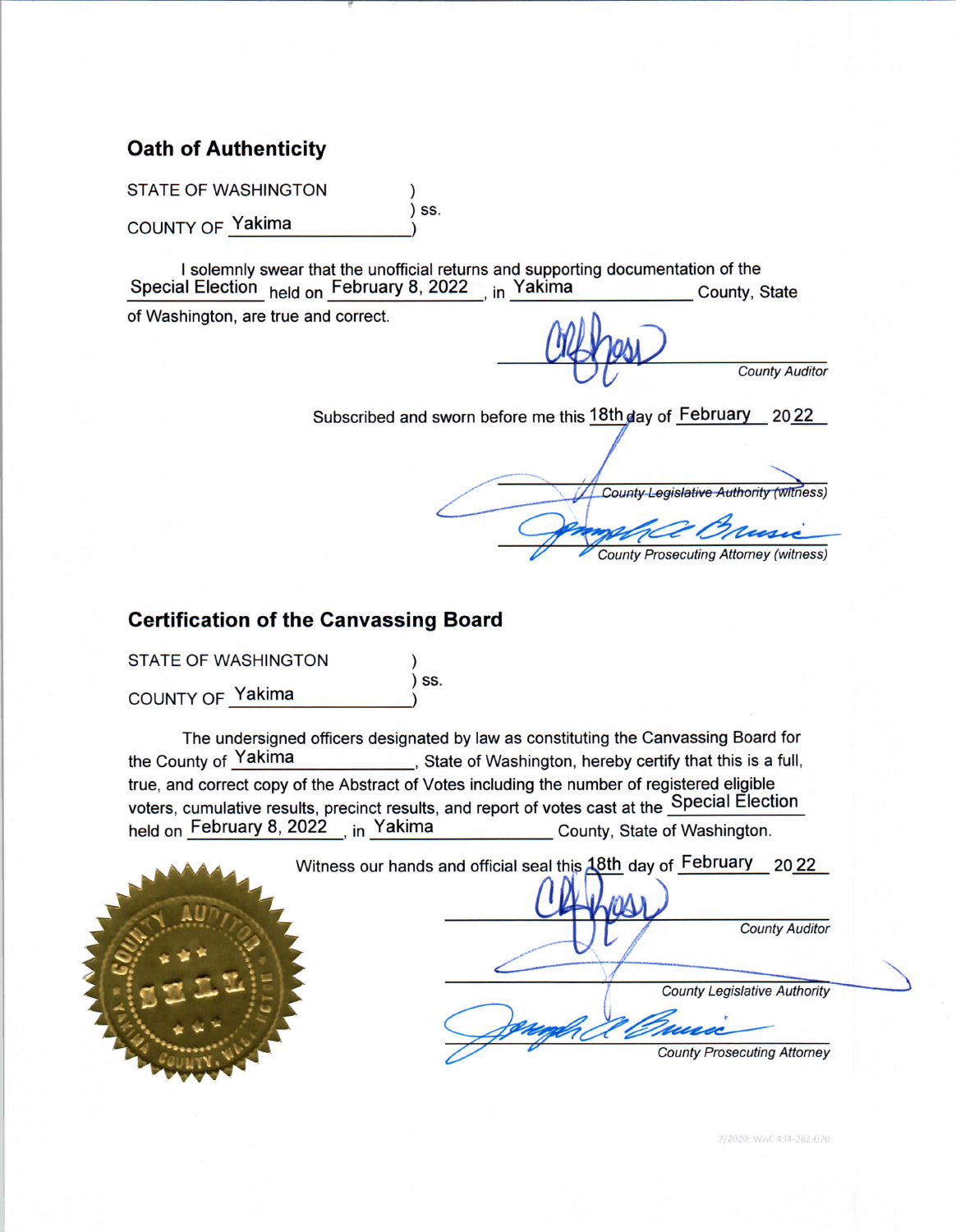#### **Yakima County, Washington**

Special Election February 2022

Special Election

2/8/2022 Page 1

**Official Results**

**Registered Voters** 13417 of 44846 = 29.92%

> **Precincts Reporting** 0 of 80 =  $0.00\%$

| Run Time | 8:40 AM    |
|----------|------------|
| Run Date | 02/18/2022 |

### **Union Gap School District No. 2 Proposition No. 1**

| <b>Choice</b> | Party                 |     | <b>By Mail</b> |             | <b>Total</b> |
|---------------|-----------------------|-----|----------------|-------------|--------------|
| Levy - Yes    |                       | 151 | 52.25%         | 151         | 52.25%       |
| Levy - No     |                       | 138 | 47.75%         | 138         | 47.75%       |
|               | Cast Votes:           | 289 | 100.00%        | 289         | 100.00%      |
|               | Undervotes:           | 3   |                | 3           |              |
|               | Overvotes:            | 0   |                | $\mathbf 0$ |              |
|               | Unresolved write-ins: | 0   |                | $\mathbf 0$ |              |
|               |                       |     |                |             |              |

### **Union Gap School District No. 2 Proposition No. 2**

| <b>Choice</b> | Party                 |     | <b>By Mail</b> |             | <b>Total</b> |
|---------------|-----------------------|-----|----------------|-------------|--------------|
| Approved      |                       | 130 | 45.94%         | 130         | 45.94%       |
| Rejected      |                       | 153 | 54.06%         | 153         | 54.06%       |
|               | Cast Votes:           | 283 | 100.00%        | 283         | 100.00%      |
|               | Undervotes:           | 9   |                | 9           |              |
|               | Overvotes:            | 0   |                | $\mathbf 0$ |              |
|               | Unresolved write-ins: | 0   |                | 0           |              |
|               |                       |     |                |             |              |

| <b>Wahluke School District No. 73 Proposition No. 1</b> |                       |          |                |              |              |
|---------------------------------------------------------|-----------------------|----------|----------------|--------------|--------------|
| <b>Choice</b>                                           | Party                 |          | <b>By Mail</b> |              | <b>Total</b> |
| Levy - Yes                                              |                       | $\Omega$ | 0.00%          | $\mathbf 0$  | 0.00%        |
| Levy - No                                               |                       | $\Omega$ | 0.00%          | $\mathbf{0}$ | 0.00%        |
|                                                         | Cast Votes:           | 0        | 0.00%          | $\mathbf 0$  | 0.00%        |
|                                                         | Undervotes:           | 0        |                | 0            |              |
|                                                         | Overvotes:            | 0        |                | 0            |              |
|                                                         | Unresolved write-ins: | 0        |                | 0            |              |

### **Grandview School District No. 200 Proposition No. 1**

| <b>Choice</b> | <b>Party</b>          |          | <b>By Mail</b> |                | <b>Total</b> |
|---------------|-----------------------|----------|----------------|----------------|--------------|
| Yes           |                       | 603      | 48.09%         | 603            | 48.09%       |
| <b>No</b>     |                       | 651      | 51.91%         | 651            | 51.91%       |
|               | Cast Votes:           | 1,254    | 100.00%        | 1,254          | 100.00%      |
|               | Undervotes:           | 0        |                | 0              |              |
|               | Overvotes:            | 0        |                | $\mathbf 0$    |              |
|               | Unresolved write-ins: | $\Omega$ |                | $\overline{0}$ |              |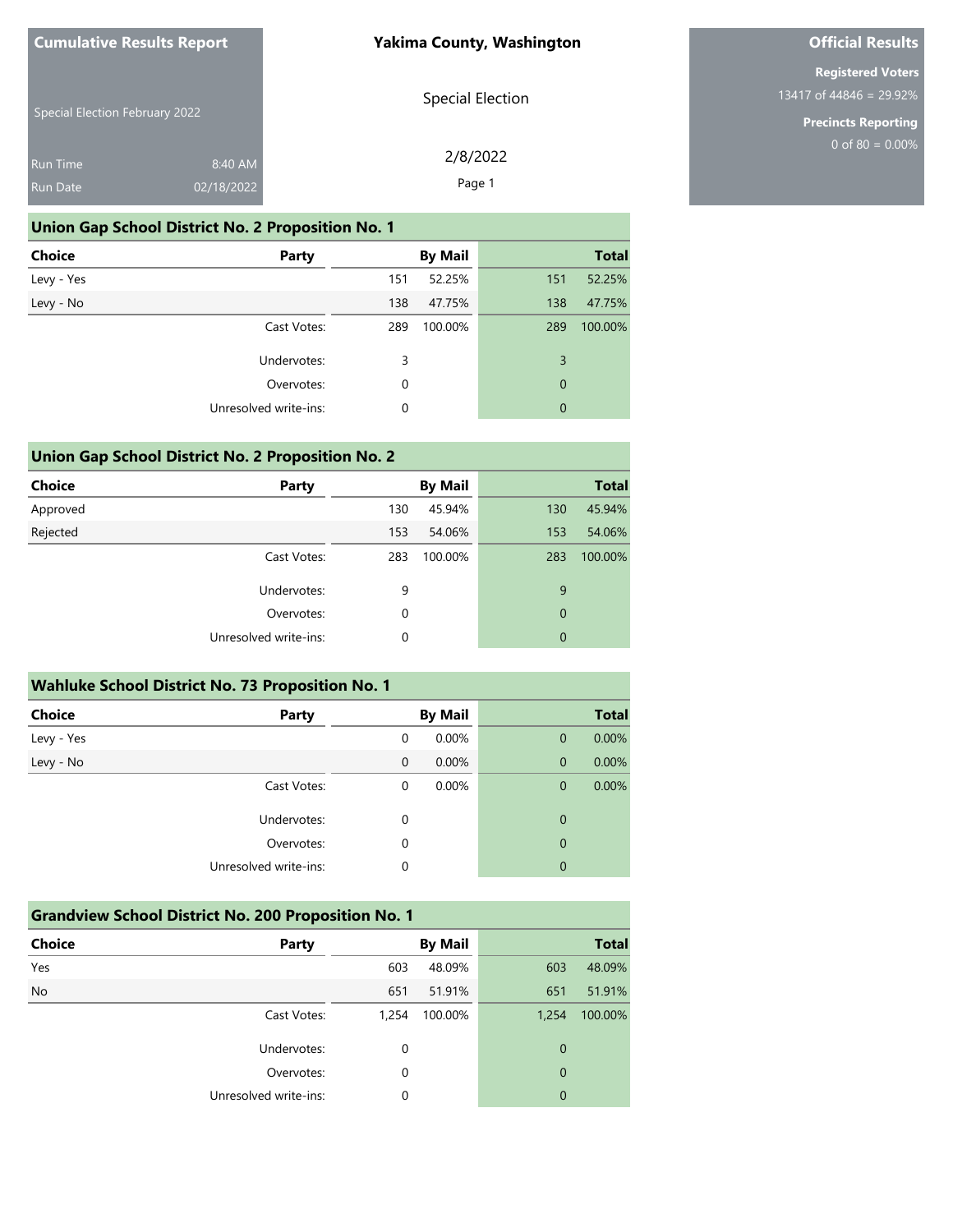#### **Yakima County, Washington**

# **Official Results**

**Registered Voters** 13417 of 44846 = 29.92%

> **Precincts Reporting** 0 of 80 =  $0.00\%$

|  | <b>Special Election February 2022</b> |  |
|--|---------------------------------------|--|
|  |                                       |  |

Special Election

2/8/2022 Page 2

| Run Date | 02/18/2022 |
|----------|------------|
|          |            |
| Run Time | 8:40 AM    |

#### **Highland School District No. 203 Proposition No. 1**

| <b>Party</b>          |     | <b>By Mail</b> |                  | <b>Total</b> |
|-----------------------|-----|----------------|------------------|--------------|
|                       | 591 | 61.76%         | 591              | 61.76%       |
|                       | 366 | 38.24%         | 366              | 38.24%       |
| Cast Votes:           | 957 | 100.00%        | 957              | 100.00%      |
| Undervotes:           | 0   |                | $\boldsymbol{0}$ |              |
| Overvotes:            | 0   |                | $\mathbf 0$      |              |
| Unresolved write-ins: | 0   |                | $\mathbf{0}$     |              |
|                       |     |                |                  |              |

## **Zillah School District No. 205 Proposition No. 1**

| <b>Choice</b> | <b>Party</b>          |       | <b>By Mail</b> |              | <b>Total</b> |
|---------------|-----------------------|-------|----------------|--------------|--------------|
| Levy - Yes    |                       | 605   | 58.68%         | 605          | 58.68%       |
| Levy - No     |                       | 426   | 41.32%         | 426          | 41.32%       |
|               | Cast Votes:           | 1,031 | 100.00%        | 1,031        | 100.00%      |
|               | Undervotes:           |       |                | $\mathbf{1}$ |              |
|               | Overvotes:            | 0     |                | 0            |              |
|               | Unresolved write-ins: | 0     |                | $\mathbf{0}$ |              |
|               |                       |       |                |              |              |

| <b>Wapato School District No. 207 Proposition No. 1</b> |     |                |                |              |  |
|---------------------------------------------------------|-----|----------------|----------------|--------------|--|
| <b>Party</b>                                            |     | <b>By Mail</b> |                | <b>Total</b> |  |
|                                                         | 514 | 58.08%         | 514            | 58.08%       |  |
|                                                         | 371 | 41.92%         | 371            | 41.92%       |  |
| Cast Votes:                                             | 885 | 100.00%        | 885            | 100.00%      |  |
| Undervotes:                                             | 2   |                | $\overline{2}$ |              |  |
| Overvotes:                                              | 0   |                | $\overline{0}$ |              |  |
| Unresolved write-ins:                                   | 0   |                | 0              |              |  |
|                                                         |     |                |                |              |  |

## **West Valley School District No. 208 Proposition No. 1**

| <b>Choice</b> | <b>Party</b>          |       | <b>By Mail</b> |             | <b>Total</b> |
|---------------|-----------------------|-------|----------------|-------------|--------------|
| Levy - Yes    |                       | 4,309 | 52.23%         | 4,309       | 52.23%       |
| Levy - No     |                       | 3,941 | 47.77%         | 3,941       | 47.77%       |
|               | Cast Votes:           | 8,250 | 100.00%        | 8,250       | 100.00%      |
|               | Undervotes:           | 3     |                | 3           |              |
|               | Overvotes:            | 0     |                | $\mathbf 0$ |              |
|               | Unresolved write-ins: | 0     |                | 0           |              |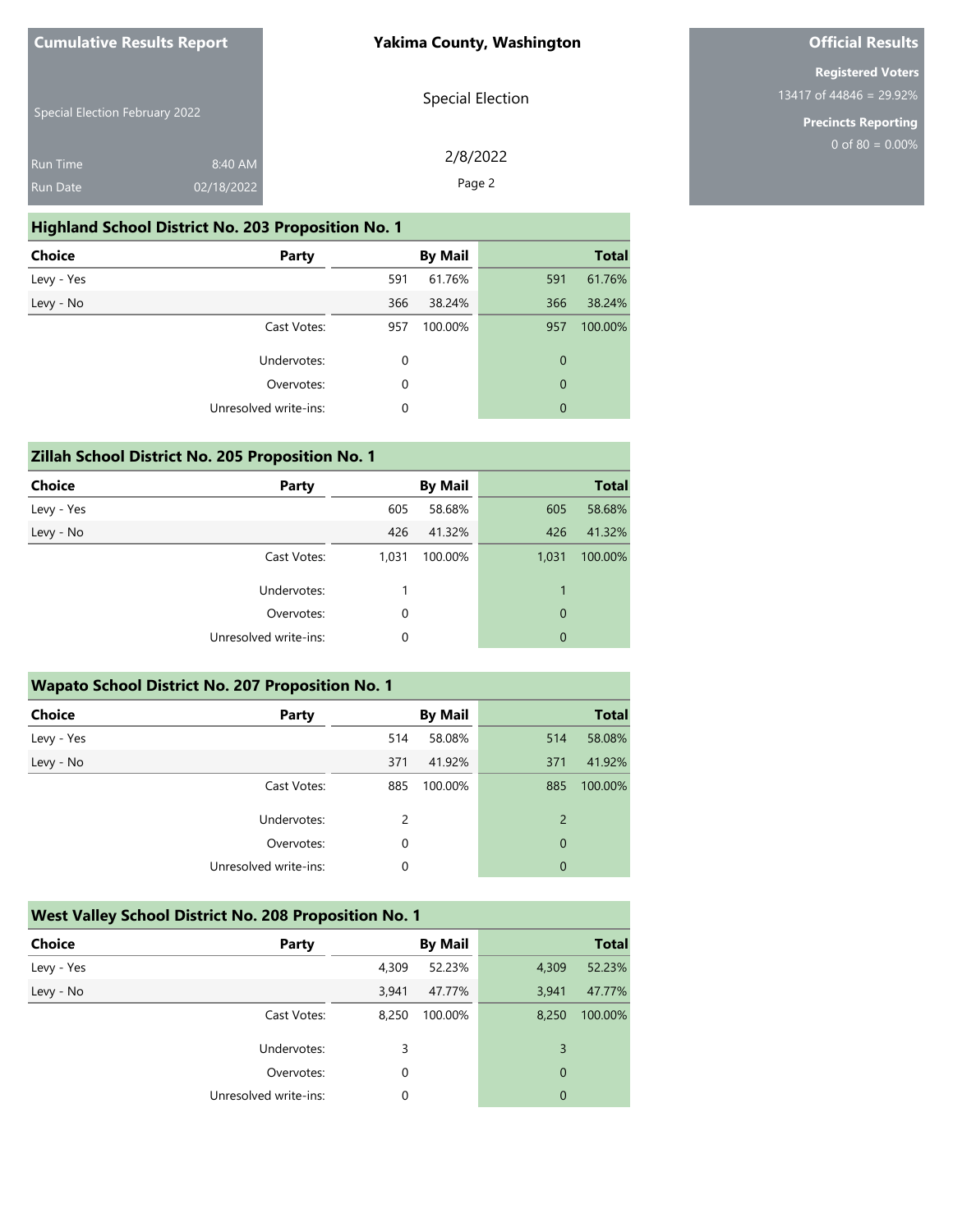#### **Yakima County, Washington**

# **Official Results**

**Registered Voters** 13417 of 44846 = 29.92%

> **Precincts Reporting** 0 of 80 =  $0.00\%$

|  | <b>Special Election February 2022</b> |  |
|--|---------------------------------------|--|
|  |                                       |  |

Special Election

2/8/2022 Page 3

| <b>Run Time</b> | 8:40 AM    |
|-----------------|------------|
| Run Date        | 02/18/2022 |

### **Mount Adams School District No. 209 Proposition No. 1**

| <b>Choice</b><br>Party |     | <b>By Mail</b> |             | <b>Total</b> |
|------------------------|-----|----------------|-------------|--------------|
| Levy - Yes             | 153 | 51.00%         | 153         | 51.00%       |
| Levy - No              | 147 | 49.00%         | 147         | 49.00%       |
| Cast Votes:            | 300 | 100.00%        | 300         | 100.00%      |
| Undervotes:            | 0   |                | 0           |              |
| Overvotes:             | 0   |                | $\mathbf 0$ |              |
| Unresolved write-ins:  | 0   |                | 0           |              |

### **Naches Park & Recreation District Proposition No. 1**

| <b>Choice</b>  | Party                 |          | <b>By Mail</b> |             | <b>Total</b> |
|----------------|-----------------------|----------|----------------|-------------|--------------|
| Tax Levy - Yes |                       | 294      | 66.07%         | 294         | 66.07%       |
| Tax Levy - No  |                       | 151      | 33.93%         | 151         | 33.93%       |
|                | Cast Votes:           | 445      | 100.00%        | 445         | 100.00%      |
|                | Undervotes:           | $\Omega$ |                | 0           |              |
|                | Overvotes:            | 0        |                | $\mathbf 0$ |              |
|                | Unresolved write-ins: | 0        |                | 0           |              |
|                |                       |          |                |             |              |

\*\*\* End of report \*\*\*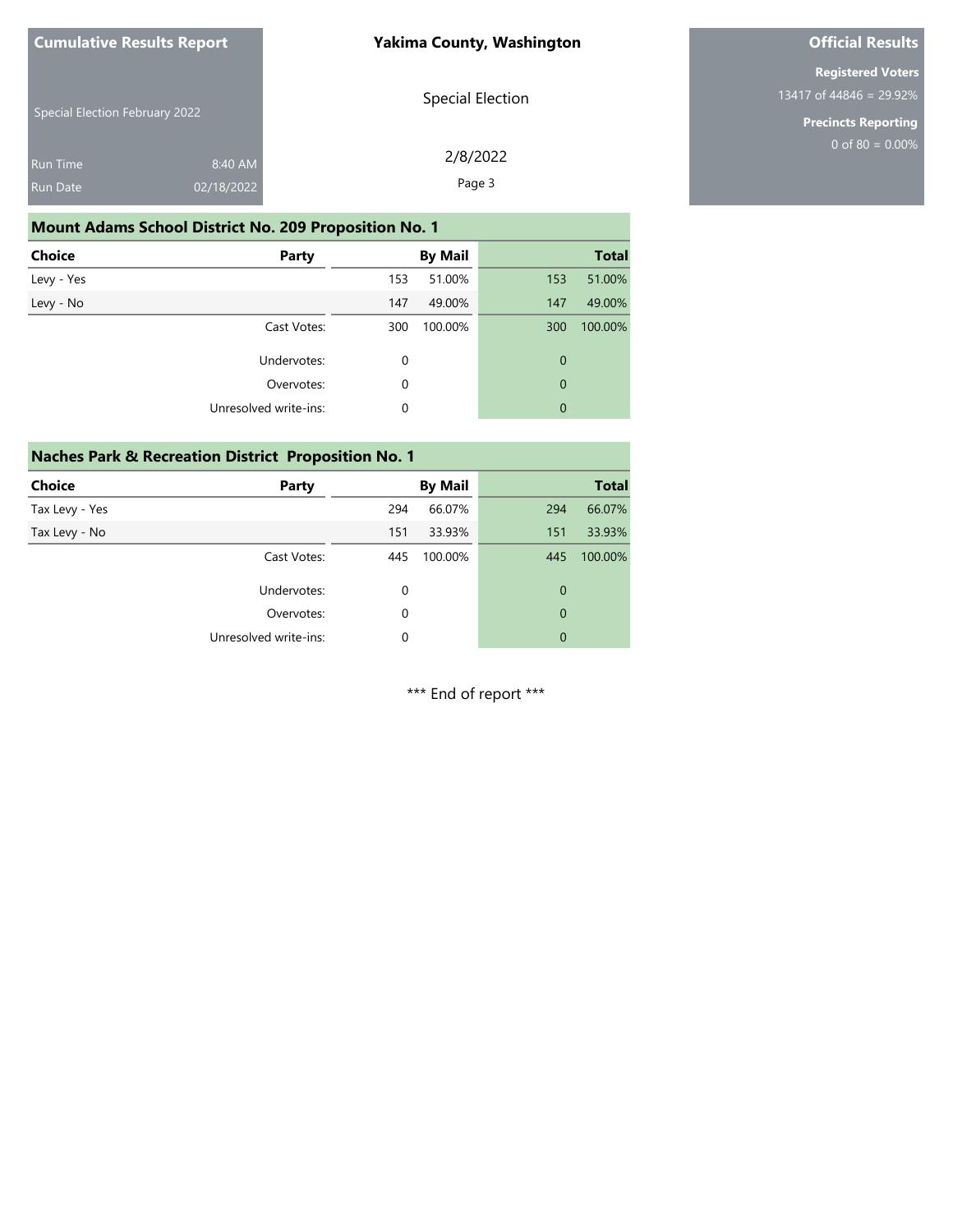| <b>Canvass Results Report</b>                               | <b>Yakima County, Washington</b> | <b>Official Results</b>              |
|-------------------------------------------------------------|----------------------------------|--------------------------------------|
|                                                             |                                  | <b>Registered Voters</b>             |
|                                                             |                                  | 13417 of $448\overline{46}$ = 29.92% |
| Special Election February 2022                              | Special Election                 | <b>Precincts Reporting</b>           |
| 8:41 AM<br><b>Run Time</b><br>02/18/2022<br><b>Run Date</b> | 2/8/2022<br>Page 1               | 0 of 80 = $0.00\%$                   |
|                                                             |                                  |                                      |

# **Union Gap School District No. 2 Proposition No. 1**

| <b>Precinct</b> | Yes<br>Levy | $\frac{1}{2}$<br>Levy | Cast Votes  | Undervotes              | Overvotes   | Unresolved write-ins | By Mail Ballots Cast | <b>Total Ballots Cast</b> | Registered Voters | Turnout Percentage |
|-----------------|-------------|-----------------------|-------------|-------------------------|-------------|----------------------|----------------------|---------------------------|-------------------|--------------------|
| $2301 - 12$     | 64          | 61                    | 125         | $\mathbf 0$             | $\mathbf 0$ | $\boldsymbol{0}$     | 125                  | 125                       | 852               | 14.67%             |
| $2303 - 12$     | 68          | 49                    | 117         | $\overline{2}$          | $\mathbf 0$ | $\boldsymbol{0}$     | 119                  | 119                       | 633               | 18.80%             |
| 2306 - 12       | 13          | 17                    | 30          | $\mathbf 0$             | $\mathbf 0$ | $\mathbf 0$          | 30                   | 30                        | 149               | 20.13%             |
| 4624 - 16       | 6           | 11                    | 17          | $\mathbf{1}$            | $\mathbf 0$ | $\mathbf 0$          | 18                   | 18                        | 72                | 25.00%             |
| Provisional     | $\mathbf 0$ | $\mathbf 0$           | $\mathbf 0$ | $\mathbf 0$             | $\mathbf 0$ | $\mathbf 0$          | $\mathbf 0$          | $\pmb{0}$                 | $\mathbf 0$       | 0.00%              |
| <b>Totals</b>   | 151         | 138                   | 289         | $\overline{\mathbf{3}}$ | $\mathbf 0$ | $\pmb{0}$            | 292                  | 292                       | 1,706             | 17.12%             |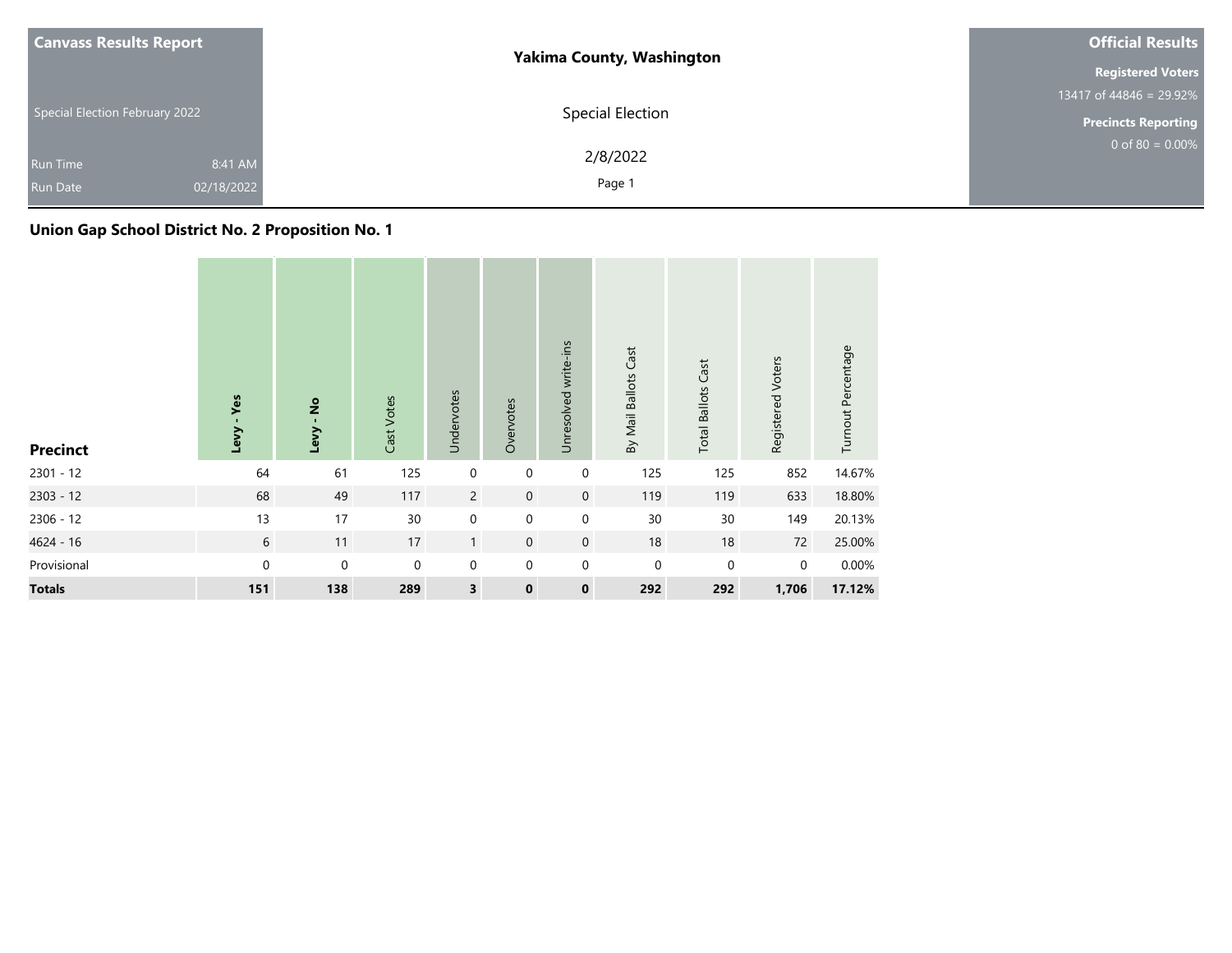| <b>Canvass Results Report</b>                               | <b>Yakima County, Washington</b> | <b>Official Results</b>              |
|-------------------------------------------------------------|----------------------------------|--------------------------------------|
|                                                             |                                  | <b>Registered Voters</b>             |
|                                                             |                                  | 13417 of $448\overline{46}$ = 29.92% |
| Special Election February 2022                              | Special Election                 | <b>Precincts Reporting</b>           |
| 8:41 AM<br><b>Run Time</b><br>02/18/2022<br><b>Run Date</b> | 2/8/2022<br>Page 2               | 0 of 80 = $0.00\%$                   |

# **Union Gap School District No. 2 Proposition No. 2**

| <b>Precinct</b> | Approved        | Rejected         | Cast Votes  | Undervotes     | Overvotes   | Unresolved write-ins | By Mail Ballots Cast | <b>Total Ballots Cast</b> | Registered Voters | Turnout Percentage |
|-----------------|-----------------|------------------|-------------|----------------|-------------|----------------------|----------------------|---------------------------|-------------------|--------------------|
| $2301 - 12$     | 49              | 69               | 118         | $\overline{7}$ | $\mathbf 0$ | $\pmb{0}$            | 125                  | 125                       | 852               | 14.67%             |
| $2303 - 12$     | 61              | 56               | 117         | $\overline{2}$ | $\mathbf 0$ | $\boldsymbol{0}$     | 119                  | 119                       | 633               | 18.80%             |
| 2306 - 12       | 13              | 17               | 30          | $\mathbf 0$    | $\mathbf 0$ | $\pmb{0}$            | 30                   | 30                        | 149               | 20.13%             |
| 4624 - 16       | $7\overline{ }$ | 11               | 18          | $\mathbf 0$    | $\mathbf 0$ | $\boldsymbol{0}$     | 18                   | 18                        | 72                | 25.00%             |
| Provisional     | $\mathbf{0}$    | $\boldsymbol{0}$ | $\mathbf 0$ | $\mathbf 0$    | $\mathbf 0$ | $\mathbf 0$          | $\mathbf 0$          | 0                         | $\mathbf 0$       | 0.00%              |
| <b>Totals</b>   | 130             | 153              | 283         | 9              | $\mathbf 0$ | $\pmb{0}$            | 292                  | 292                       | 1,706             | 17.12%             |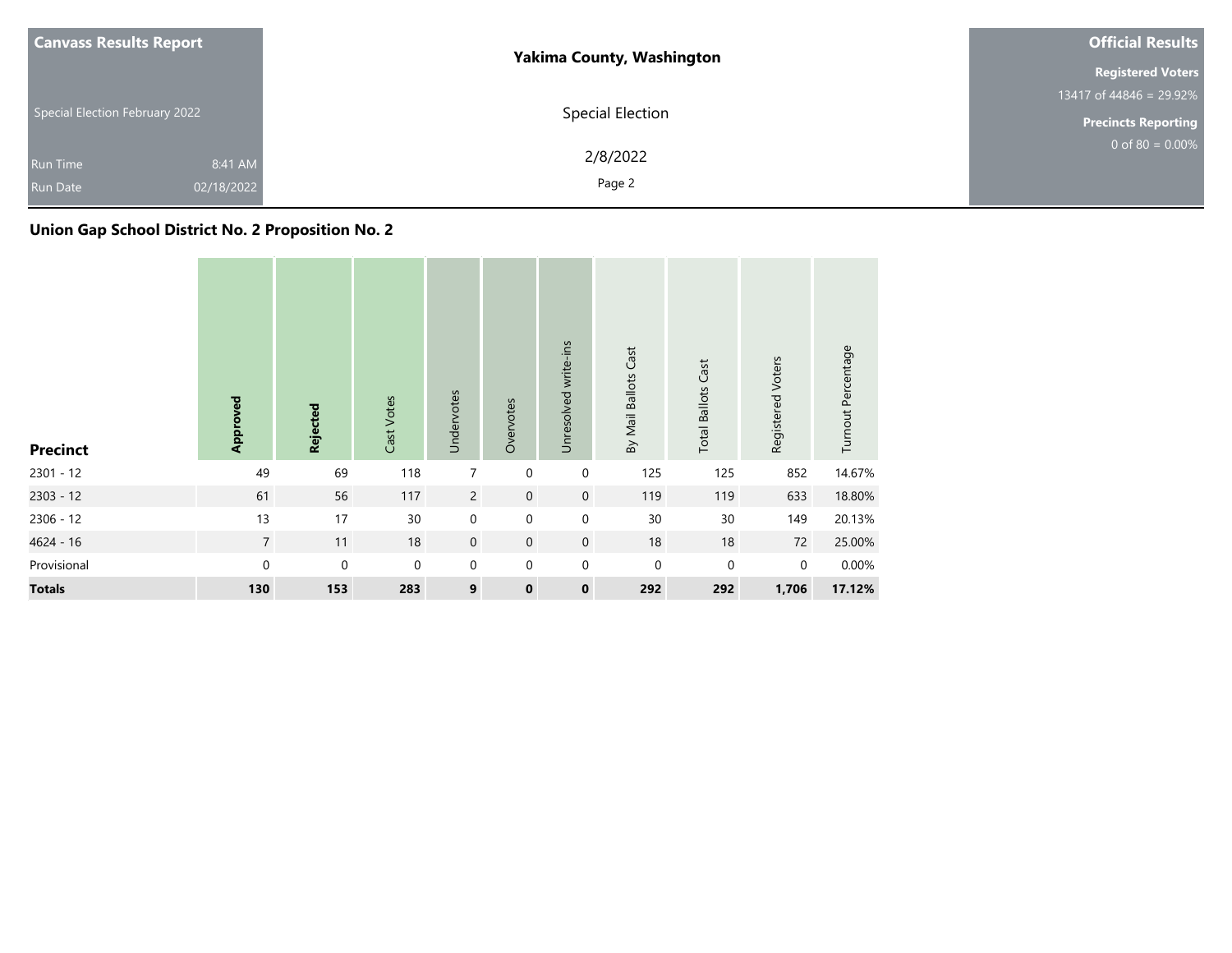| <b>Canvass Results Report</b>                               | <b>Yakima County, Washington</b> | <b>Official Results</b>    |
|-------------------------------------------------------------|----------------------------------|----------------------------|
|                                                             |                                  | <b>Registered Voters</b>   |
|                                                             |                                  | 13417 of 44846 = 29.92%    |
| Special Election February 2022                              | Special Election                 | <b>Precincts Reporting</b> |
| 8:41 AM<br><b>Run Time</b><br>02/18/2022<br><b>Run Date</b> | 2/8/2022<br>Page 3               | $0$ of 80 = 0.00%          |

# **Wahluke School District No. 73 Proposition No. 1**

| <b>Precinct</b> | Yes<br>Levy | $\frac{1}{2}$<br>Levy | Cast Votes   | Undervotes  | Overvotes   | Unresolved write-ins | By Mail Ballots Cast | Cast<br><b>Total Ballots</b> | Registered Voters | Turnout Percentage |
|-----------------|-------------|-----------------------|--------------|-------------|-------------|----------------------|----------------------|------------------------------|-------------------|--------------------|
| $5202 - 16$     | $\mathbf 0$ | $\mathbf 0$           | $\mathbf 0$  | $\mathbf 0$ | $\mathbf 0$ | $\mathbf 0$          | $\mathbf 0$          | $\mathbf 0$                  | 9                 | 0.00%              |
| Provisional     | $\mathbf 0$ | $\mathbf 0$           | $\mathbf{0}$ | $\mathbf 0$ | $\mathbf 0$ | $\mathbf 0$          | $\mathbf 0$          | $\mathbf{0}$                 | $\mathbf 0$       | 0.00%              |
| <b>Totals</b>   | $\bf{0}$    | $\bf{0}$              | $\mathbf 0$  | $\bf{0}$    | $\mathbf 0$ | $\bf{0}$             | $\bf{0}$             | $\bf{0}$                     | 9                 | $0.00\%$           |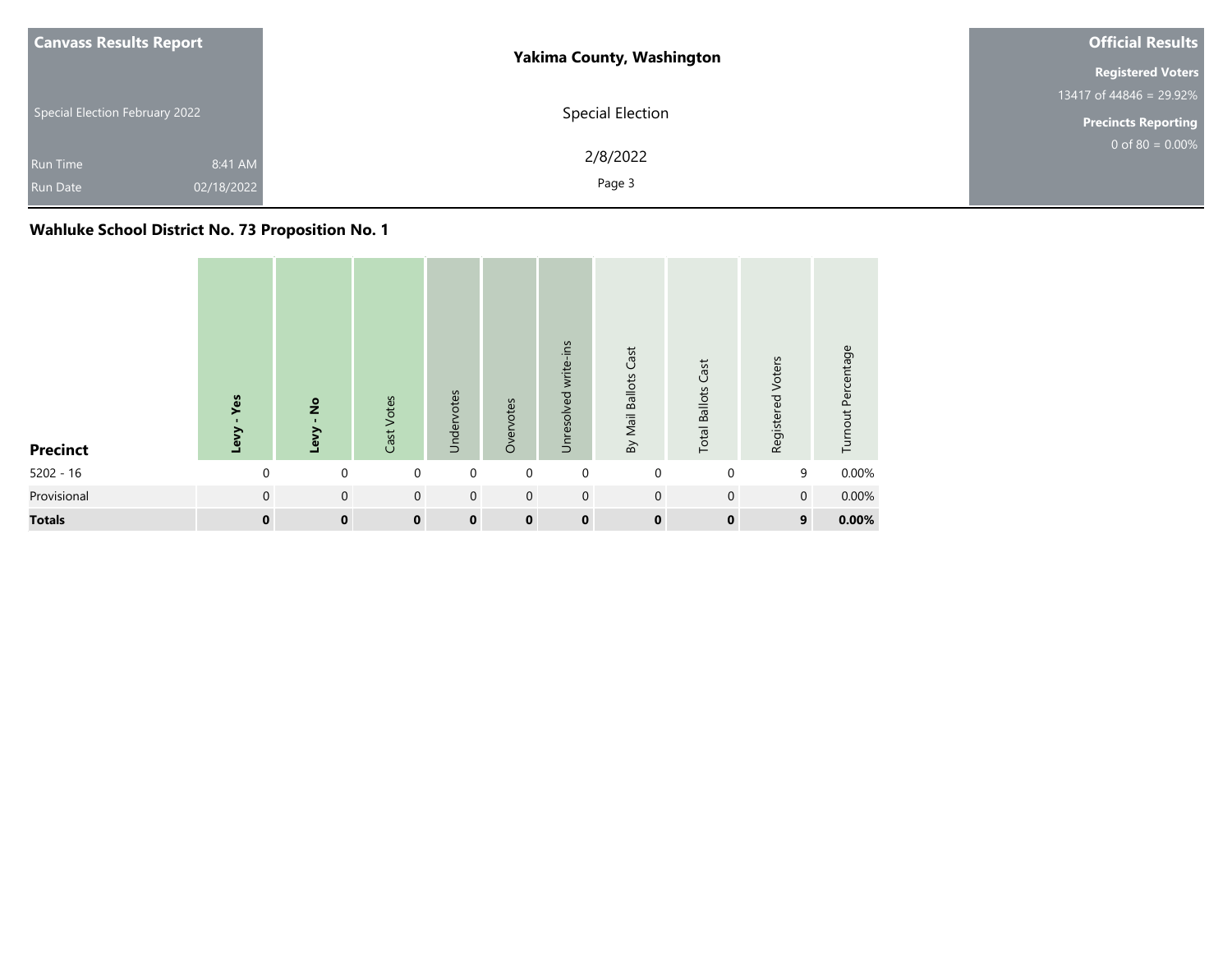| <b>Canvass Results Report</b>  |            | <b>Yakima County, Washington</b> | <b>Official Results</b>               |
|--------------------------------|------------|----------------------------------|---------------------------------------|
|                                |            |                                  | <b>Registered Voters</b>              |
| Special Election February 2022 |            |                                  | 13417 of $448\overline{46} = 29.92\%$ |
|                                |            | Special Election                 | <b>Precincts Reporting</b>            |
| <b>Run Time</b>                | 8:41 AM    | 2/8/2022                         | 0 of 80 = $0.00\%$                    |
| <b>Run Date</b>                | 02/18/2022 | Page 4                           |                                       |

# **Grandview School District No. 200 Proposition No. 1**

| <b>Precinct</b> | Yes            | $\hat{\mathsf{z}}$ | Cast Votes     | Undervotes       | Overvotes           | Unresolved write-ins | By Mail Ballots Cast | <b>Total Ballots Cast</b> | Registered Voters | Turnout Percentage |
|-----------------|----------------|--------------------|----------------|------------------|---------------------|----------------------|----------------------|---------------------------|-------------------|--------------------|
| $0301 - 11$     | 23             | 19                 | 42             | 0                | $\mathbf 0$         | $\pmb{0}$            | 42                   | 42                        | 370               | 11.35%             |
| $0302 - 11$     | 59             | 53                 | $112$          | $\boldsymbol{0}$ | $\mathsf{O}\xspace$ | $\mathbf 0$          | 112                  | 112                       | 999               | 11.21%             |
| $0303 - 11$     | 84             | 85                 | 169            | 0                | $\boldsymbol{0}$    | $\pmb{0}$            | 169                  | 169                       | 1,143             | 14.79%             |
| $0304 - 11$     | 46             | 43                 | 89             | $\boldsymbol{0}$ | $\mathbf 0$         | $\boldsymbol{0}$     | 89                   | 89                        | 257               | 34.63%             |
| $0305 - 11$     | 53             | 37                 | 90             | 0                | 0                   | $\pmb{0}$            | 90                   | $90\,$                    | 221               | 40.72%             |
| $0306 - 11$     | 85             | 91                 | 176            | $\boldsymbol{0}$ | $\mathbf 0$         | $\mathbf 0$          | 176                  | 176                       | 864               | 20.37%             |
| $0307 - 11$     | $10$           | 13                 | 23             | 0                | 0                   | $\pmb{0}$            | 23                   | 23                        | 84                | 27.38%             |
| $0308 - 11$     | $\overline{4}$ | $\boldsymbol{0}$   | $\overline{4}$ | $\mathbf 0$      | $\mathbf 0$         | $\boldsymbol{0}$     | 4                    | $\overline{4}$            | 5                 | 80.00%             |
| $3100 - 13$     | 125            | 125                | 250            | 0                | 0                   | $\boldsymbol{0}$     | 250                  | 250                       | 939               | 26.62%             |
| $3101 - 13$     | 50             | 80                 | 130            | $\boldsymbol{0}$ | $\mathbf 0$         | $\boldsymbol{0}$     | 130                  | 130                       | 468               | 27.78%             |
| $4105 - 15$     | 45             | 89                 | 134            | 0                | $\boldsymbol{0}$    | $\pmb{0}$            | 134                  | 134                       | 413               | 32.45%             |
| 4618 - 16       | 19             | 16                 | 35             | 0                | $\mathbf 0$         | $\mathbf 0$          | 35                   | 35                        | 128               | 27.34%             |
| Provisional     | $\pmb{0}$      | 0                  | 0              | 0                | 0                   | $\pmb{0}$            | $\mathbf 0$          | $\mathbf 0$               | 0                 | 0.00%              |
| <b>Totals</b>   | 603            | 651                | 1,254          | $\pmb{0}$        | $\pmb{0}$           | $\pmb{0}$            | 1,254                | 1,254                     | 5,891             | 21.29%             |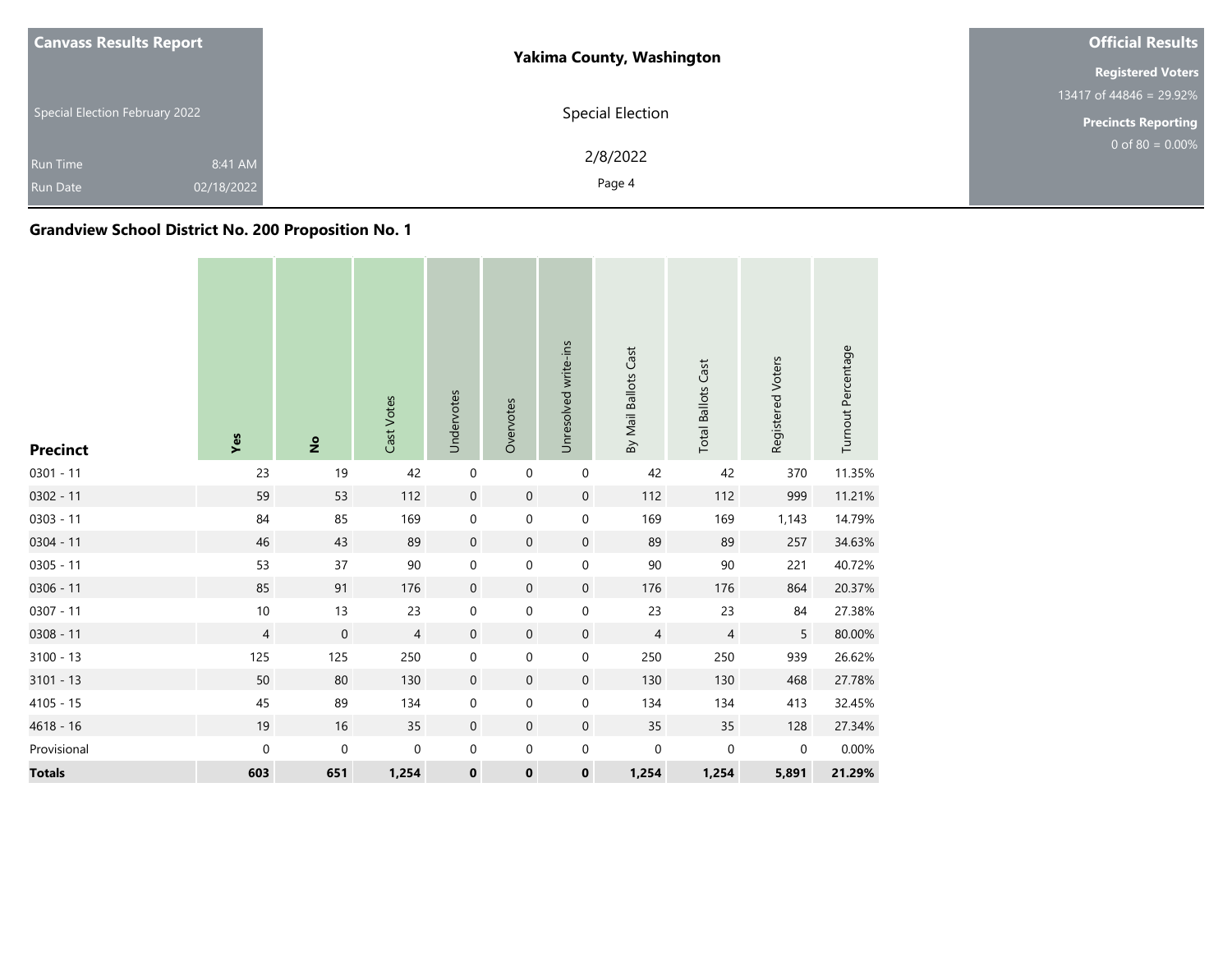| <b>Canvass Results Report</b>  | <b>Yakima County, Washington</b> | <b>Official Results</b>              |
|--------------------------------|----------------------------------|--------------------------------------|
|                                |                                  | <b>Registered Voters</b>             |
|                                |                                  | 13417 of $448\overline{46}$ = 29.92% |
| Special Election February 2022 | Special Election                 | <b>Precincts Reporting</b>           |
| 8:41 AM<br><b>Run Time</b>     | 2/8/2022                         | $0$ of 80 = 0.00%                    |
| 02/18/2022<br><b>Run Date</b>  | Page 5                           |                                      |

# **Highland School District No. 203 Proposition No. 1**

| <b>Precinct</b> | Levy - Yes  | Levy - No      | Cast Votes          | Undervotes  | Overvotes   | Unresolved write-ins | By Mail Ballots Cast | <b>Total Ballots Cast</b> | Registered Voters | Turnout Percentage |
|-----------------|-------------|----------------|---------------------|-------------|-------------|----------------------|----------------------|---------------------------|-------------------|--------------------|
| 1901 - 12       | 84          | 35             | 119                 | $\mathbf 0$ | 0           | $\mathbf 0$          | 119                  | 119                       | 549               | 21.68%             |
| 3203 - 505 13   | $\mathbf 0$ | $\mathbf 0$    | $\mathsf{O}\xspace$ | $\mathbf 0$ | $\mathbf 0$ | $\mathbf 0$          | $\mathbf 0$          | $\mathbf 0$               | $\mathbf{1}$      | 0.00%              |
| 3305 - 506 13   | 3           | $\mathbf 0$    | 3                   | $\pmb{0}$   | 0           | 0                    | 3                    | 3                         | $\overline{7}$    | 42.86%             |
| 3308 - 13       | 162         | 123            | 285                 | $\mathbf 0$ | $\mathbf 0$ | $\boldsymbol{0}$     | 285                  | 285                       | 836               | 34.09%             |
| 3904 - 14       | 140         | 57             | 197                 | $\mathbf 0$ | $\mathbf 0$ | $\pmb{0}$            | 197                  | 197                       | 605               | 32.56%             |
| $4104 - 15$     | 109         | 95             | 204                 | $\mathbf 0$ | $\mathbf 0$ | $\boldsymbol{0}$     | 204                  | 204                       | 685               | 29.78%             |
| $4609 - 16$     | 83          | 52             | 135                 | $\pmb{0}$   | 0           | $\boldsymbol{0}$     | 135                  | 135                       | 365               | 36.99%             |
| 5010 - 505 16   | $10$        | $\overline{4}$ | 14                  | $\mathbf 0$ | $\mathbf 0$ | $\boldsymbol{0}$     | 14                   | 14                        | 67                | 20.90%             |
| Provisional     | $\mathbf 0$ | $\pmb{0}$      | $\mathbf 0$         | 0           | 0           | $\boldsymbol{0}$     | 0                    | $\pmb{0}$                 | $\mathbf 0$       | 0.00%              |
| <b>Totals</b>   | 591         | 366            | 957                 | $\mathbf 0$ | $\mathbf 0$ | $\pmb{0}$            | 957                  | 957                       | 3,115             | 30.72%             |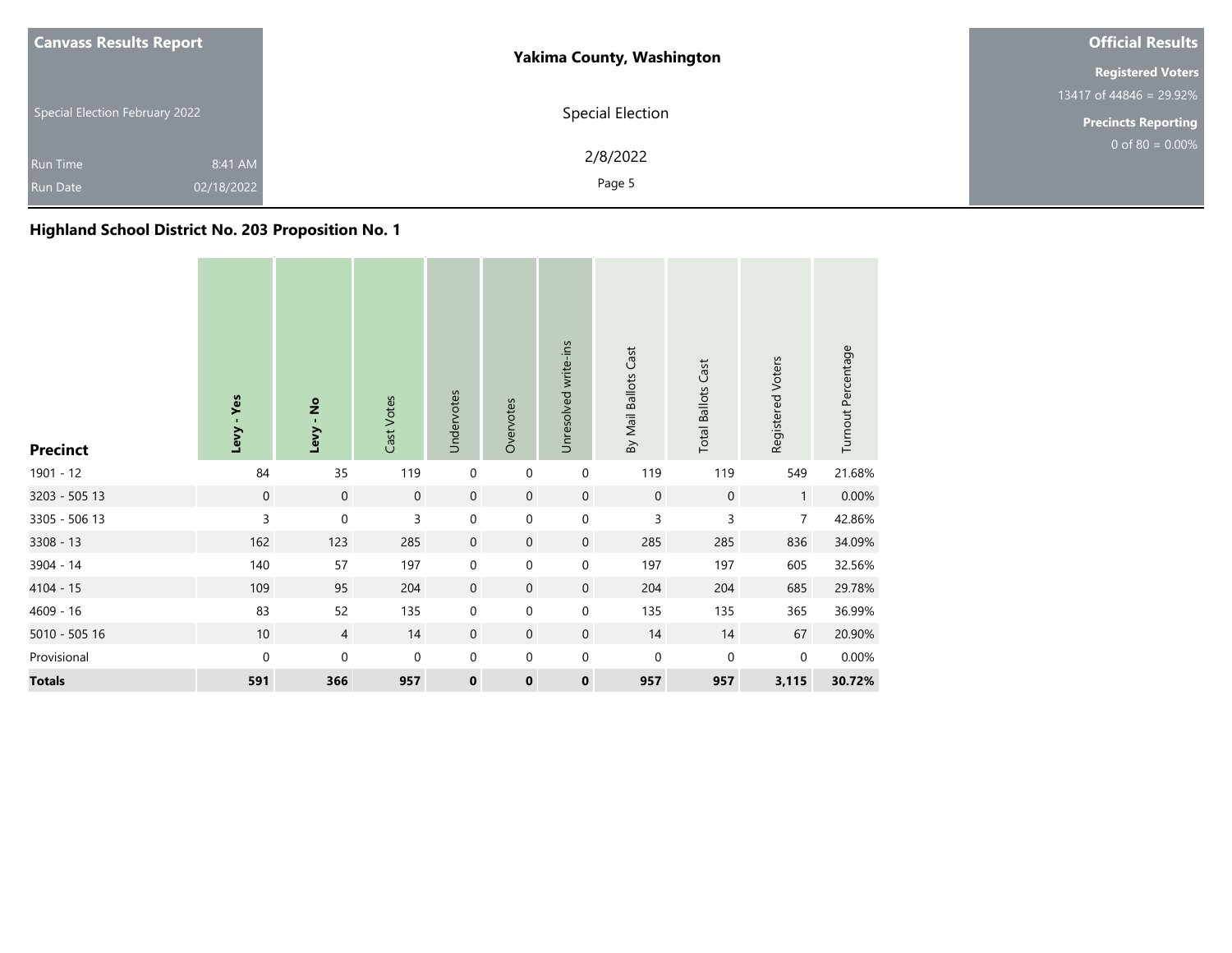| <b>Canvass Results Report</b>                               | <b>Yakima County, Washington</b> | <b>Official Results</b>              |
|-------------------------------------------------------------|----------------------------------|--------------------------------------|
|                                                             |                                  | <b>Registered Voters</b>             |
|                                                             |                                  | 13417 of $448\overline{46}$ = 29.92% |
| Special Election February 2022                              | Special Election                 | <b>Precincts Reporting</b>           |
| 8:41 AM<br><b>Run Time</b><br>02/18/2022<br><b>Run Date</b> | 2/8/2022<br>Page 6               | $0$ of 80 = 0.00%                    |

# **Zillah School District No. 205 Proposition No. 1**

| <b>Precinct</b> | - Yes<br>Levy    | <u>ខ្</u><br>Levy | Cast Votes   | Undervotes       | Overvotes   | Unresolved write-ins | By Mail Ballots Cast | <b>Total Ballots Cast</b> | Registered Voters | Turnout Percentage |
|-----------------|------------------|-------------------|--------------|------------------|-------------|----------------------|----------------------|---------------------------|-------------------|--------------------|
| $2701 - 12$     | 86               | 48                | 134          | $\boldsymbol{0}$ | $\mathbf 0$ | $\boldsymbol{0}$     | 134                  | 134                       | 477               | 28.09%             |
| $2702 - 12$     | 255              | 142               | 397          | $\mathbf 0$      | $\mathbf 0$ | $\mathbf 0$          | 397                  | 397                       | 1,119             | 35.48%             |
| $3104 - 13$     | 34               | 33                | 67           | $\mathbf 0$      | $\mathbf 0$ | $\boldsymbol{0}$     | 67                   | 67                        | 202               | 33.17%             |
| $3311 - 14$     | 230              | 202               | 432          | $\mathbf{1}$     | $\mathbf 0$ | $\mathbf 0$          | 433                  | 433                       | 1,162             | 37.26%             |
| 4003 - 543 14   | $\boldsymbol{0}$ | 1                 | $\mathbf{1}$ | $\mathbf 0$      | $\mathbf 0$ | $\boldsymbol{0}$     |                      |                           | 9                 | 11.11%             |
| Provisional     | $\mathbf 0$      | $\mathbf 0$       | $\mathbf 0$  | $\mathbf 0$      | $\mathbf 0$ | $\mathbf 0$          | $\mathbf 0$          | $\mathbf 0$               | $\mathbf 0$       | 0.00%              |
| <b>Totals</b>   | 605              | 426               | 1,031        | $\mathbf{1}$     | $\mathbf 0$ | $\mathbf 0$          | 1,032                | 1,032                     | 2,969             | 34.76%             |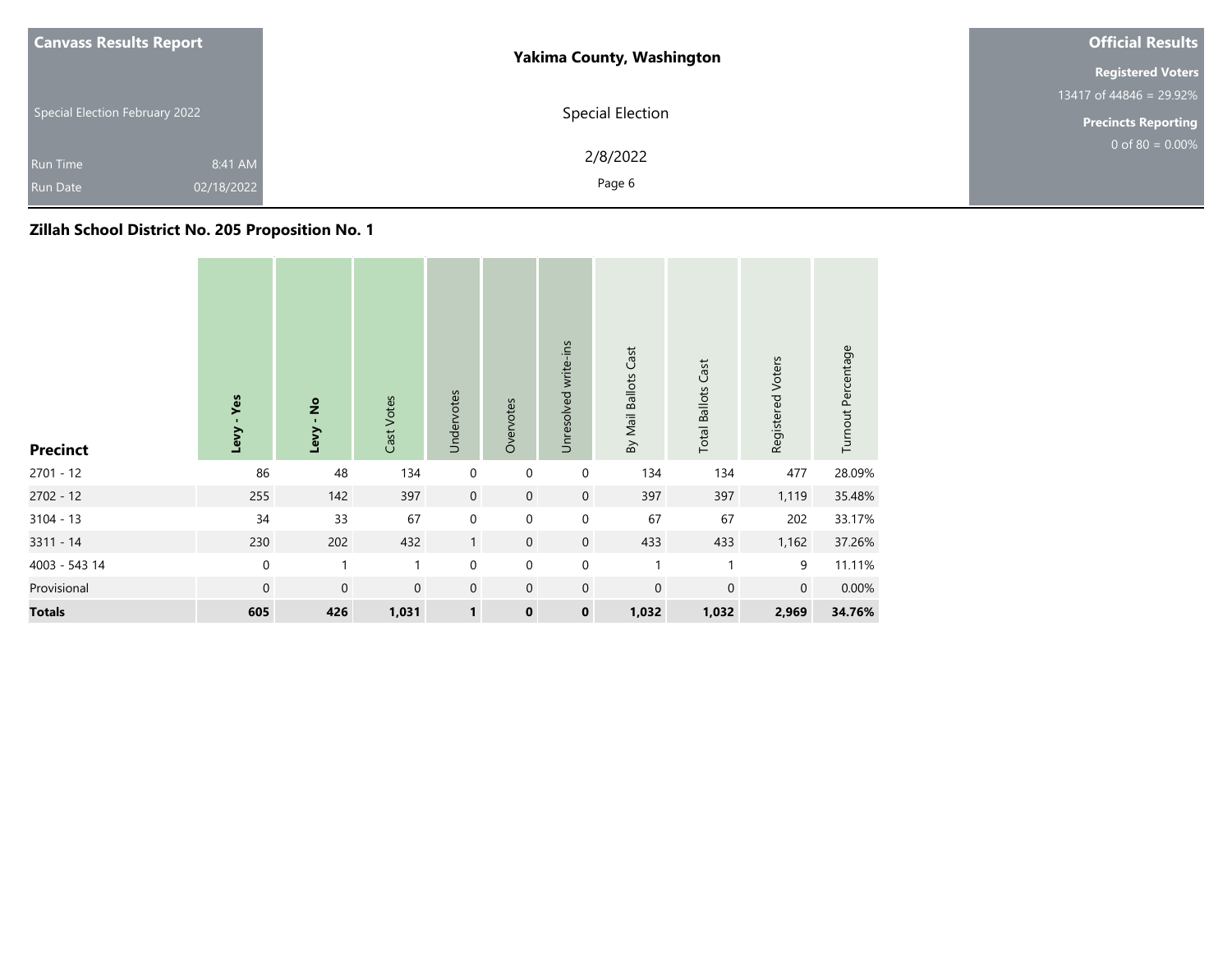| <b>Canvass Results Report</b>                               | <b>Yakima County, Washington</b> | <b>Official Results</b>    |  |  |
|-------------------------------------------------------------|----------------------------------|----------------------------|--|--|
|                                                             |                                  | <b>Registered Voters</b>   |  |  |
|                                                             |                                  | 13417 of 44846 = 29.92%    |  |  |
| Special Election February 2022                              | Special Election                 | <b>Precincts Reporting</b> |  |  |
| 8:41 AM<br><b>Run Time</b><br>02/18/2022<br><b>Run Date</b> | 2/8/2022<br>Page 7               | 0 of 80 = $0.00\%$         |  |  |

# **Wapato School District No. 207 Proposition No. 1**

| <b>Precinct</b> | Levy - Yes          | Levy - No        | Cast Votes       | Undervotes              | Overvotes        | Unresolved write-ins | By Mail Ballots Cast | <b>Total Ballots Cast</b> | Registered Voters | Turnout Percentage |
|-----------------|---------------------|------------------|------------------|-------------------------|------------------|----------------------|----------------------|---------------------------|-------------------|--------------------|
| $2501 - 12$     | 78                  | 39               | 117              | $\pmb{0}$               | $\boldsymbol{0}$ | 0                    | 117                  | 117                       | 1,086             | 10.77%             |
| $2502 - 12$     | 28                  | 28               | 56               | $\mathbf{1}$            | $\mathbf 0$      | $\boldsymbol{0}$     | 57                   | 57                        | 640               | 8.91%              |
| $3102 - 13$     | 111                 | 73               | 184              | $\pmb{0}$               | 0                | $\pmb{0}$            | 184                  | 184                       | 959               | 19.19%             |
| 3310 - 14       | 123                 | 82               | 205              | $\mathbf 0$             | $\mathbf 0$      | $\mathbf 0$          | 205                  | 205                       | 1,176             | 17.43%             |
| 3401 - 14       | 39                  | 28               | 67               | $\mathbf 0$             | 0                | $\pmb{0}$            | 67                   | 67                        | 567               | 11.82%             |
| 3701 - 562 14   | 25                  | 30               | 55               | $\mathbf 0$             | $\mathbf 0$      | $\mathbf 0$          | 55                   | 55                        | 238               | 23.11%             |
| $4001 - 14$     | 32                  | 27               | 59               | $\pmb{0}$               | 0                | $\pmb{0}$            | 59                   | 59                        | 563               | 10.48%             |
| 4003 - 568 14   | $\sqrt{6}$          | $\overline{4}$   | 10               | $\mathbf 0$             | $\mathbf 0$      | $\mathbf 0$          | 10                   | 10                        | 65                | 15.38%             |
| 4401 - 15       | 72                  | 60               | 132              | $\mathbf{1}$            | $\mathbf 0$      | $\pmb{0}$            | 133                  | 133                       | 470               | 28.30%             |
| 4623 - 563 16   | $\mathsf{O}\xspace$ | $\boldsymbol{0}$ | $\boldsymbol{0}$ | $\mathbf 0$             | $\mathbf 0$      | $\boldsymbol{0}$     | $\mathbf 0$          | $\boldsymbol{0}$          | $\overline{7}$    | 0.00%              |
| Provisional     | $\mathbf 0$         | $\boldsymbol{0}$ | 0                | 0                       | 0                | 0                    | 0                    | 0                         | 0                 | 0.00%              |
| <b>Totals</b>   | 514                 | 371              | 885              | $\overline{\mathbf{c}}$ | $\mathbf 0$      | $\pmb{0}$            | 887                  | 887                       | 5,771             | 15.37%             |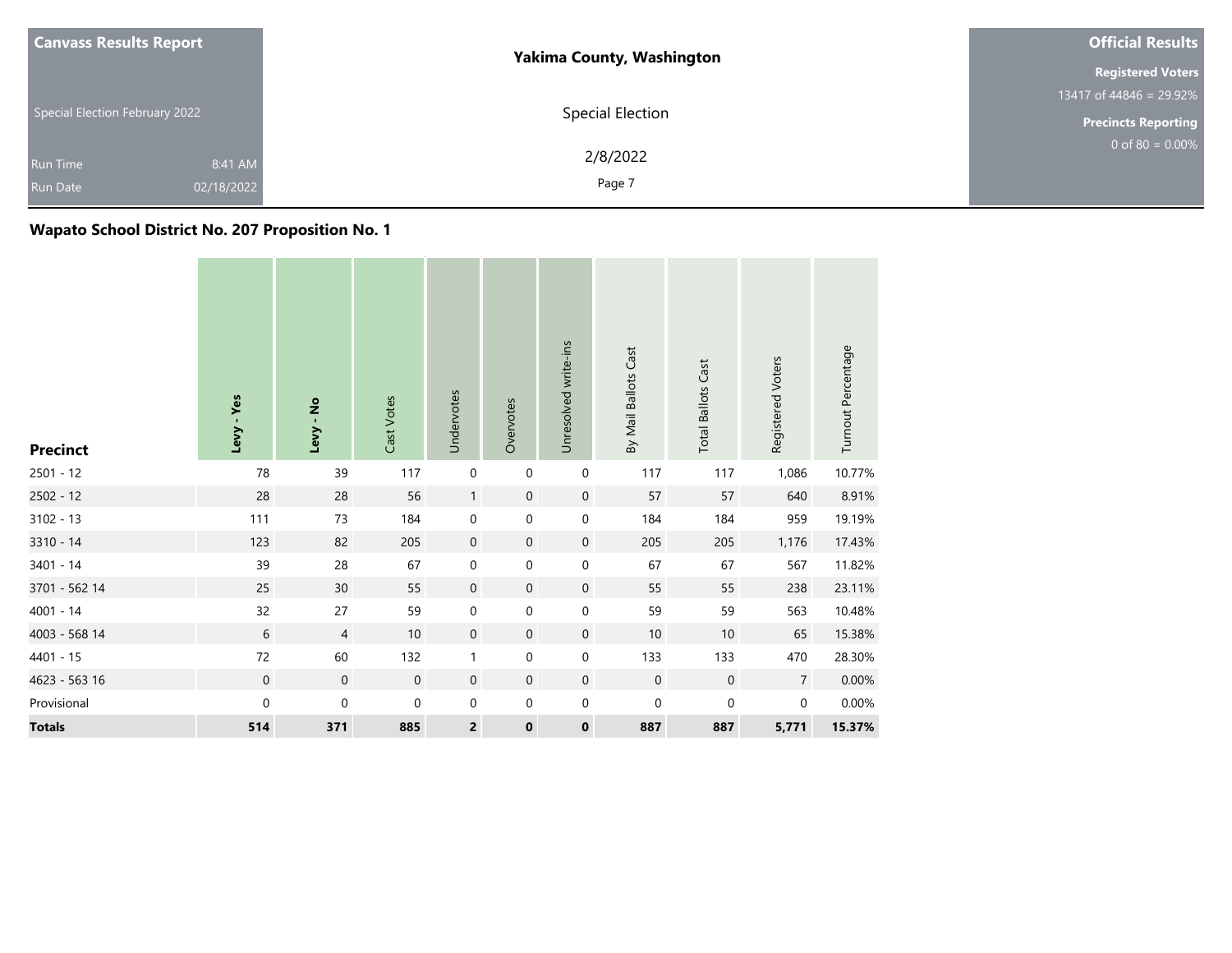| <b>Canvass Results Report</b>                               | <b>Yakima County, Washington</b> | <b>Official Results</b>               |
|-------------------------------------------------------------|----------------------------------|---------------------------------------|
|                                                             |                                  | <b>Registered Voters</b>              |
|                                                             |                                  | 13417 of $448\overline{46} = 29.92\%$ |
| Special Election February 2022                              | Special Election                 | <b>Precincts Reporting</b>            |
| 8:41 AM<br><b>Run Time</b><br>02/18/2022<br><b>Run Date</b> | 2/8/2022<br>Page 8               | 0 of 80 = $0.00\%$                    |

**West Valley School District No. 208 Proposition No. 1**

|                 | Levy - Yes       | Levy - No        | Cast Votes       | Undervotes          | Overvotes        | Unresolved write-ins | By Mail Ballots Cast | <b>Total Ballots Cast</b> | Registered Voters | Turnout Percentage |
|-----------------|------------------|------------------|------------------|---------------------|------------------|----------------------|----------------------|---------------------------|-------------------|--------------------|
| <b>Precinct</b> |                  |                  |                  |                     |                  |                      |                      |                           |                   |                    |
| $0163 - 9$      | 225              | 155              | 380              | $\overline{c}$      | $\boldsymbol{0}$ | $\boldsymbol{0}$     | 382                  | 382                       | 856               | 44.63%             |
| $0167 - 9$      | 42               | 44               | 86               | $\boldsymbol{0}$    | $\boldsymbol{0}$ | $\mathbf 0$          | 86                   | 86                        | 190               | 45.26%             |
| $0168 - 9$      | 7                | $\mathbf 0$      | 7                | $\pmb{0}$           | 0                | 0                    | 7                    | 7                         | 13                | 53.85%             |
| $0177 - 9$      | 203              | 184              | 387              | $\boldsymbol{0}$    | $\boldsymbol{0}$ | $\mathbf 0$          | 387                  | 387                       | 1,070             | 36.17%             |
| $0179 - 10$     | 167              | 110              | 277              | $\boldsymbol{0}$    | 0                | $\pmb{0}$            | 277                  | 277                       | 865               | 32.02%             |
| $0180 - 10$     | 264              | 183              | 447              | $\pmb{0}$           | $\pmb{0}$        | $\pmb{0}$            | 447                  | 447                       | 1,266             | 35.31%             |
| $0181 - 10$     | 165              | 191              | 356              | $\boldsymbol{0}$    | 0                | $\boldsymbol{0}$     | 356                  | 356                       | 978               | 36.40%             |
| $0182 - 10$     | 269              | 214              | 483              | $\boldsymbol{0}$    | $\pmb{0}$        | $\mathbf 0$          | 483                  | 483                       | 1,311             | 36.84%             |
| $0183 - 10$     | 207              | 149              | 356              | $\pmb{0}$           | 0                | $\pmb{0}$            | 356                  | 356                       | 779               | 45.70%             |
| $0185 - 10$     | 230              | 187              | 417              | $\mathsf{O}\xspace$ | $\boldsymbol{0}$ | $\boldsymbol{0}$     | 417                  | 417                       | 1,072             | 38.90%             |
| $0186 - 10$     | 123              | 108              | 231              | $\pmb{0}$           | 0                | 0                    | 231                  | 231                       | 793               | 29.13%             |
| $0187 - 10$     | 223              | 164              | 387              | $\boldsymbol{0}$    | $\boldsymbol{0}$ | $\mathbf 0$          | 387                  | 387                       | 855               | 45.26%             |
| $0188 - 10$     | 227              | 133              | 360              | $\boldsymbol{0}$    | 0                | $\boldsymbol{0}$     | 360                  | 360                       | 878               | 41.00%             |
| $0189 - 10$     | 211              | 147              | 358              | $\mathbf{1}$        | $\boldsymbol{0}$ | $\mathbf 0$          | 359                  | 359                       | 844               | 42.54%             |
| $0190 - 10$     | 89               | 125              | 214              | 0                   | 0                | $\pmb{0}$            | 214                  | 214                       | 563               | 38.01%             |
| $0191 - 10$     | $\boldsymbol{0}$ | $\boldsymbol{0}$ | $\boldsymbol{0}$ | $\boldsymbol{0}$    | $\mathbf 0$      | $\boldsymbol{0}$     | $\boldsymbol{0}$     | $\mathbf 0$               | $\mathbf 0$       | 0.00%              |
| $0192 - 10$     | 60               | 84               | 144              | $\pmb{0}$           | 0                | $\pmb{0}$            | 144                  | 144                       | 778               | 18.51%             |
| $0193 - 10$     | 126              | 124              | 250              | $\mathbf 0$         | $\pmb{0}$        | $\mathbf 0$          | 250                  | 250                       | 502               | 49.80%             |
| $3004 - 13$     | 6                | $\overline{7}$   | 13               | 0                   | 0                | $\pmb{0}$            | 13                   | 13                        | 30                | 43.33%             |
| 3203 - 584 13   | 234              | 177              | 411              | $\boldsymbol{0}$    | 0                | $\boldsymbol{0}$     | 411                  | 411                       | 931               | 44.15%             |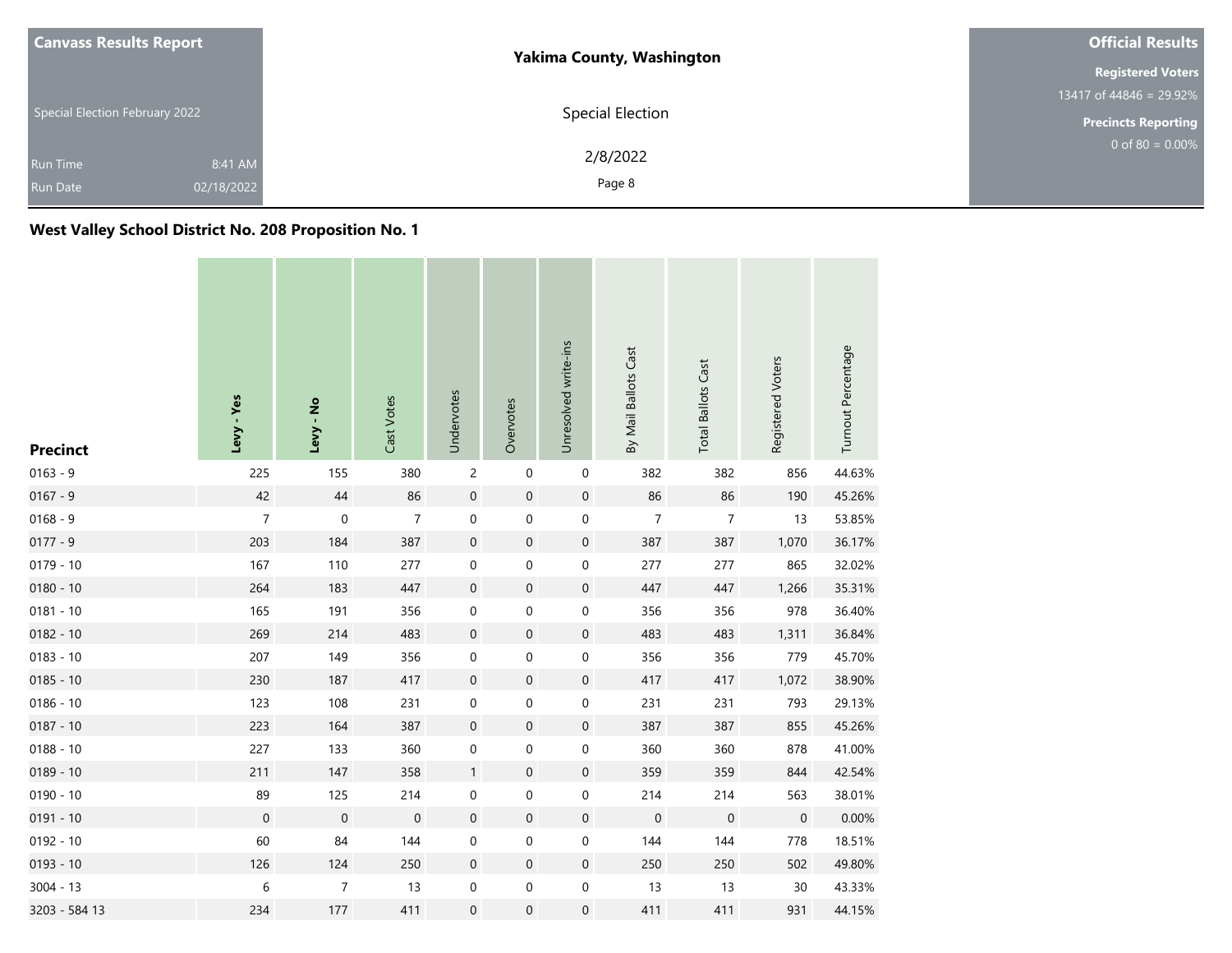| <b>Canvass Results Report</b>                               | <b>Yakima County, Washington</b> | <b>Official Results</b>              |
|-------------------------------------------------------------|----------------------------------|--------------------------------------|
|                                                             |                                  | <b>Registered Voters</b>             |
|                                                             |                                  | 13417 of $448\overline{46}$ = 29.92% |
| Special Election February 2022                              | Special Election                 | <b>Precincts Reporting</b>           |
| 8:41 AM<br><b>Run Time</b><br>02/18/2022<br><b>Run Date</b> | 2/8/2022<br>Page 9               | 0 of 80 = $0.00\%$                   |

**West Valley School District No. 208 Proposition No. 1**

| <b>Precinct</b> | Levy - Yes     | $\frac{1}{2}$<br>Levy | Cast Votes  | Undervotes          | Overvotes        | Unresolved write-ins | By Mail Ballots Cast | <b>Total Ballots Cast</b> | Registered Voters | Turnout Percentage |
|-----------------|----------------|-----------------------|-------------|---------------------|------------------|----------------------|----------------------|---------------------------|-------------------|--------------------|
| $3205 - 13$     | 247            | 222                   | 469         | $\mathbf 0$         | $\mathbf 0$      | $\mathbf 0$          | 469                  | 469                       | 1,164             | 40.29%             |
| $3301 - 13$     | 84             | 110                   | 194         | $\mathsf{O}\xspace$ | $\boldsymbol{0}$ | $\mathbf 0$          | 194                  | 194                       | 642               | 30.22%             |
| 3605 - 14       | 154            | 179                   | 333         | 0                   | $\pmb{0}$        | $\boldsymbol{0}$     | 333                  | 333                       | 907               | 36.71%             |
| 4114 - 15       | 176            | 211                   | 387         | $\mathbf 0$         | $\mathbf 0$      | $\boldsymbol{0}$     | 387                  | 387                       | 922               | 41.97%             |
| $4601 - 15$     | $\mathbf{1}$   | 3                     | 4           | 0                   | 0                | $\pmb{0}$            | 4                    | $\overline{\mathcal{A}}$  | 10                | 40.00%             |
| 4623 - 584 16   | $\overline{4}$ | 19                    | 23          | $\mathsf{O}\xspace$ | $\mathbf 0$      | $\mathbf 0$          | 23                   | 23                        | 116               | 19.83%             |
| 4801 - 16       | 182            | 257                   | 439         | 0                   | 0                | $\mathbf 0$          | 439                  | 439                       | 1,261             | 34.81%             |
| $5003 - 16$     | 112            | 154                   | 266         | $\mathbf 0$         | $\mathbf 0$      | $\boldsymbol{0}$     | 266                  | 266                       | 841               | 31.63%             |
| 5010 - 583 16   | 8              | 9                     | 17          | $\mathbf 0$         | 0                | $\boldsymbol{0}$     | 17                   | 17                        | 36                | 47.22%             |
| 5010 - 584 16   | 42             | 26                    | 68          | $\mathsf{O}\xspace$ | $\boldsymbol{0}$ | $\mathbf 0$          | 68                   | 68                        | 164               | 41.46%             |
| $5014 - 16$     | 99             | 170                   | 269         | 0                   | 0                | $\pmb{0}$            | 269                  | 269                       | 860               | 31.28%             |
| $5020 - 16$     | 122            | 95                    | 217         | $\mathbf 0$         | $\mathbf 0$      | $\boldsymbol{0}$     | 217                  | 217                       | 502               | 43.23%             |
| Provisional     | 0              | $\mathbf 0$           | $\mathbf 0$ | 0                   | $\pmb{0}$        | $\pmb{0}$            | $\mathbf 0$          | $\pmb{0}$                 | $\mathbf 0$       | $0.00\%$           |
| <b>Totals</b>   | 4,309          | 3,941                 | 8,250       | 3                   | $\pmb{0}$        | $\bf{0}$             | 8,253                | 8,253                     | 21,999            | 37.52%             |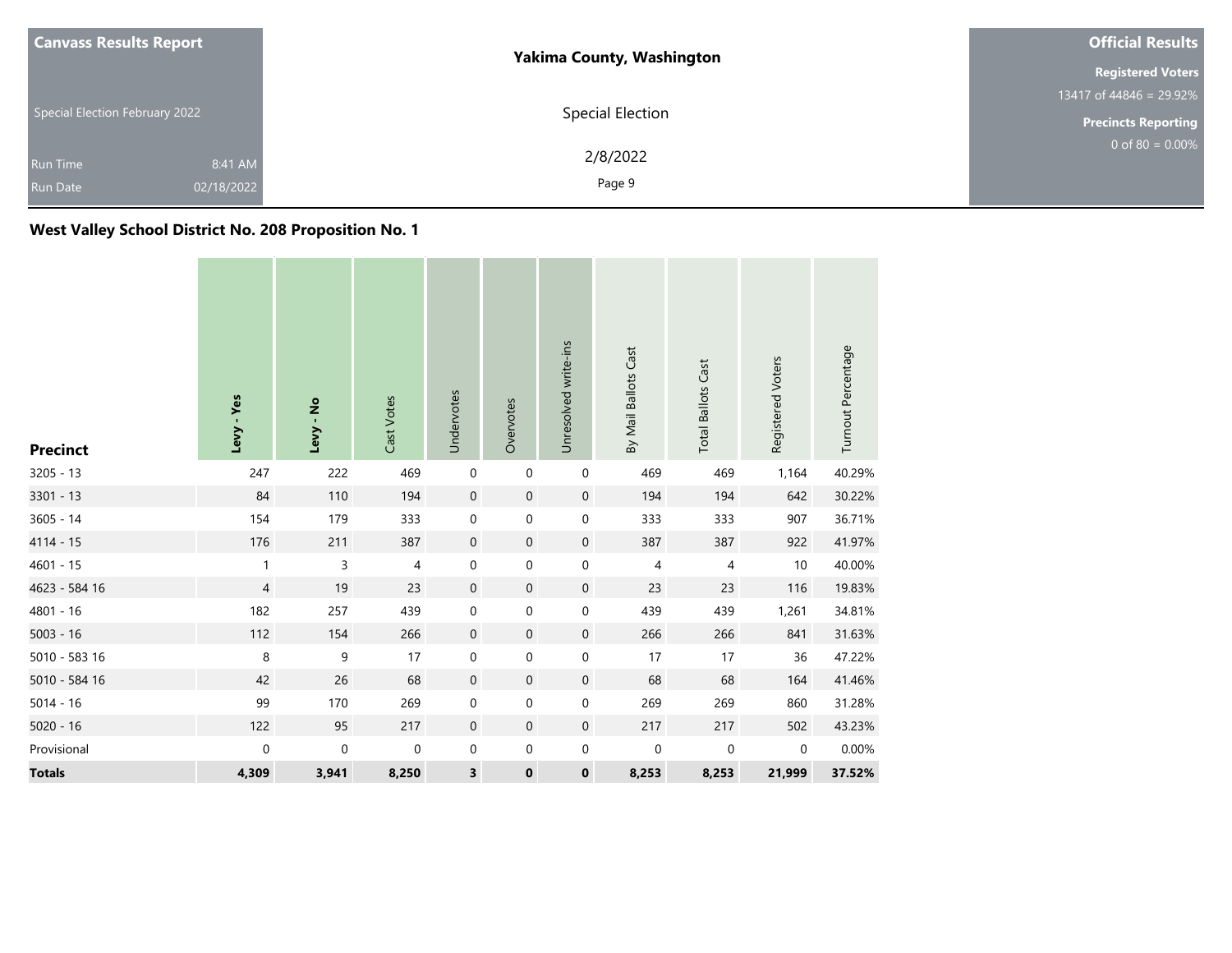| <b>Canvass Results Report</b>                               | <b>Yakima County, Washington</b> | <b>Official Results</b>    |
|-------------------------------------------------------------|----------------------------------|----------------------------|
|                                                             |                                  | <b>Registered Voters</b>   |
|                                                             |                                  | 13417 of 44846 = 29.92%    |
| Special Election February 2022                              | Special Election                 | <b>Precincts Reporting</b> |
| 8:41 AM<br><b>Run Time</b><br>02/18/2022<br><b>Run Date</b> | 2/8/2022<br>Page 10              | $0$ of 80 = 0.00%          |

# **Mount Adams School District No. 209 Proposition No. 1**

| <b>Precinct</b> | Yes<br>Levy  | $\overset{\mathtt{o}}{z}$<br>Levy | Cast Votes   | Undervotes  | Overvotes   | Unresolved write-ins | By Mail Ballots Cast | Cast<br><b>Total Ballots</b> | Registered Voters | Turnout Percentage |
|-----------------|--------------|-----------------------------------|--------------|-------------|-------------|----------------------|----------------------|------------------------------|-------------------|--------------------|
| $0701 - 11$     | 36           | 27                                | 63           | $\mathbf 0$ | $\mathbf 0$ | $\boldsymbol{0}$     | 63                   | 63                           | 295               | 21.36%             |
| 3701 - 601 14   | $\mathbf{1}$ | $\mathbf 0$                       | $\mathbf{1}$ | $\mathbf 0$ | $\mathbf 0$ | $\mathbf 0$          | $\mathbf{1}$         | $\mathbf{1}$                 | $\mathbf{1}$      | 100.00%            |
| 3701 - 602 14   | 38           | 46                                | 84           | $\mathbf 0$ | $\mathbf 0$ | $\mathbf 0$          | 84                   | 84                           | 566               | 14.84%             |
| $5012 - 16$     | 78           | 74                                | 152          | $\mathbf 0$ | $\mathbf 0$ | $\mathbf 0$          | 152                  | 152                          | 1,091             | 13.93%             |
| Provisional     | $\mathbf 0$  | $\mathbf 0$                       | $\mathbf 0$  | $\mathbf 0$ | $\mathbf 0$ | $\mathbf 0$          | $\mathbf 0$          | $\mathbf 0$                  | 0                 | 0.00%              |
| <b>Totals</b>   | 153          | 147                               | 300          | $\mathbf 0$ | $\mathbf 0$ | $\mathbf 0$          | 300                  | 300                          | 1,953             | 15.36%             |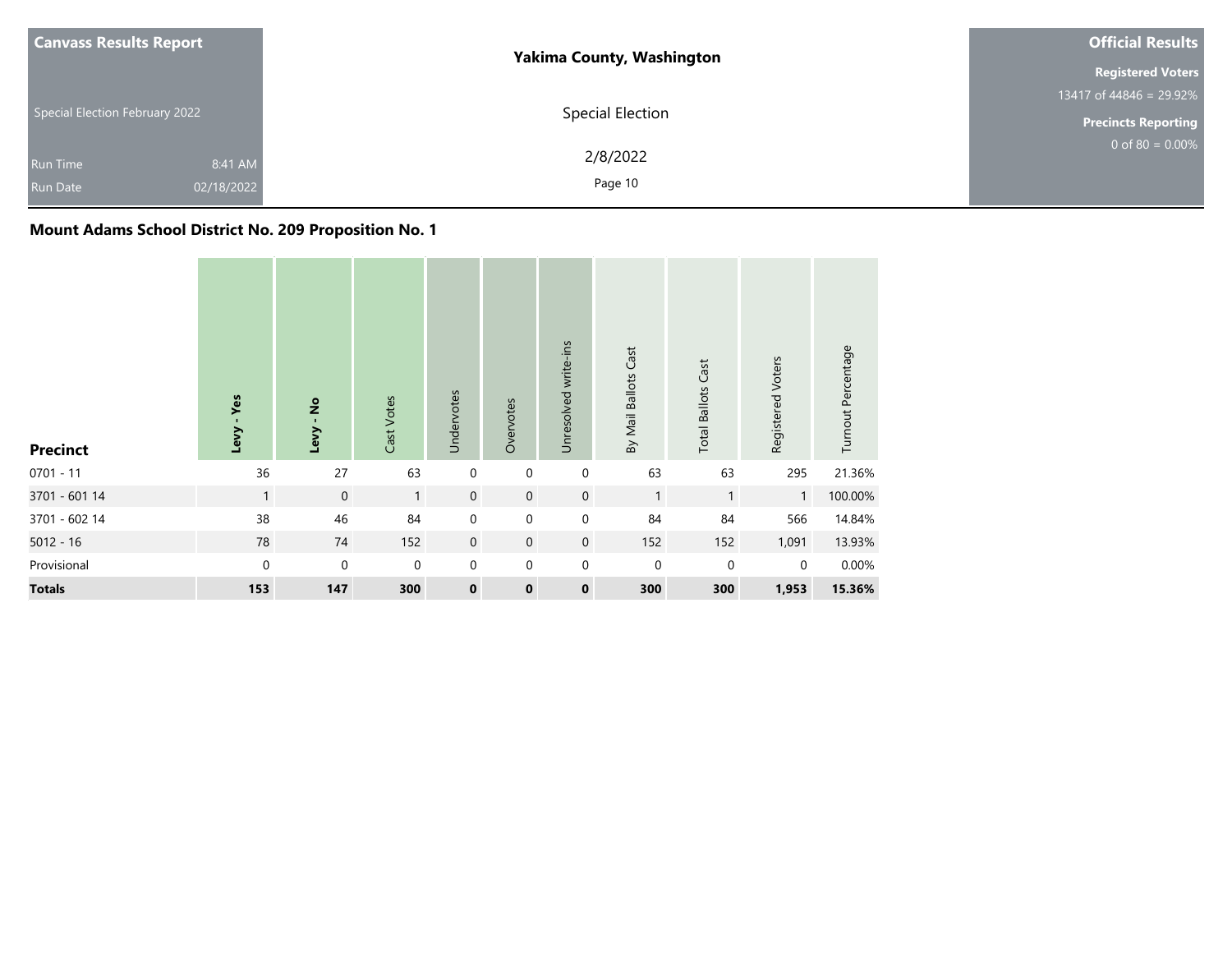| <b>Canvass Results Report</b>                               | <b>Yakima County, Washington</b> | <b>Official Results</b>    |  |  |
|-------------------------------------------------------------|----------------------------------|----------------------------|--|--|
|                                                             |                                  | <b>Registered Voters</b>   |  |  |
|                                                             |                                  | 13417 of 44846 = 29.92%    |  |  |
| Special Election February 2022                              | Special Election                 | <b>Precincts Reporting</b> |  |  |
| 8:41 AM<br><b>Run Time</b><br>02/18/2022<br><b>Run Date</b> | 2/8/2022<br>Page 11              | $0$ of 80 = 0.00%          |  |  |

# **Naches Park & Recreation District Proposition No. 1**

| <b>Precinct</b> | - Yes<br>Tax Levy | $\frac{1}{2}$<br>Tax Levy | Cast Votes  | Undervotes  | Overvotes   | Unresolved write-ins | By Mail Ballots Cast | Cast<br><b>Total Ballots</b> | Registered Voters | Turnout Percentage |
|-----------------|-------------------|---------------------------|-------------|-------------|-------------|----------------------|----------------------|------------------------------|-------------------|--------------------|
| $1301 - 11$     | 147               | 51                        | 198         | $\mathbf 0$ | 0           | $\boldsymbol{0}$     | 198                  | 198                          | 552               | 35.87%             |
| 3305 - 314 13   | 115               | 85                        | 200         | $\mathbf 0$ | $\mathbf 0$ | $\boldsymbol{0}$     | 200                  | 200                          | 751               | 26.63%             |
| 3305 - 506 13   | 3                 | $\mathbf 0$               | 3           | $\mathbf 0$ | 0           | $\mathbf 0$          | 3                    | 3                            | $\overline{7}$    | 42.86%             |
| $4115 - 15$     | 29                | 15                        | 44          | $\mathbf 0$ | $\mathbf 0$ | $\mathsf{O}\xspace$  | 44                   | 44                           | 130               | 33.85%             |
| Provisional     | $\mathbf{0}$      | $\mathbf 0$               | $\mathbf 0$ | $\mathbf 0$ | $\mathbf 0$ | $\pmb{0}$            | $\mathbf 0$          | $\mathbf 0$                  | $\mathbf 0$       | 0.00%              |
| <b>Totals</b>   | 294               | 151                       | 445         | $\mathbf 0$ | $\mathbf 0$ | $\pmb{0}$            | 445                  | 445                          | 1,440             | 30.90%             |